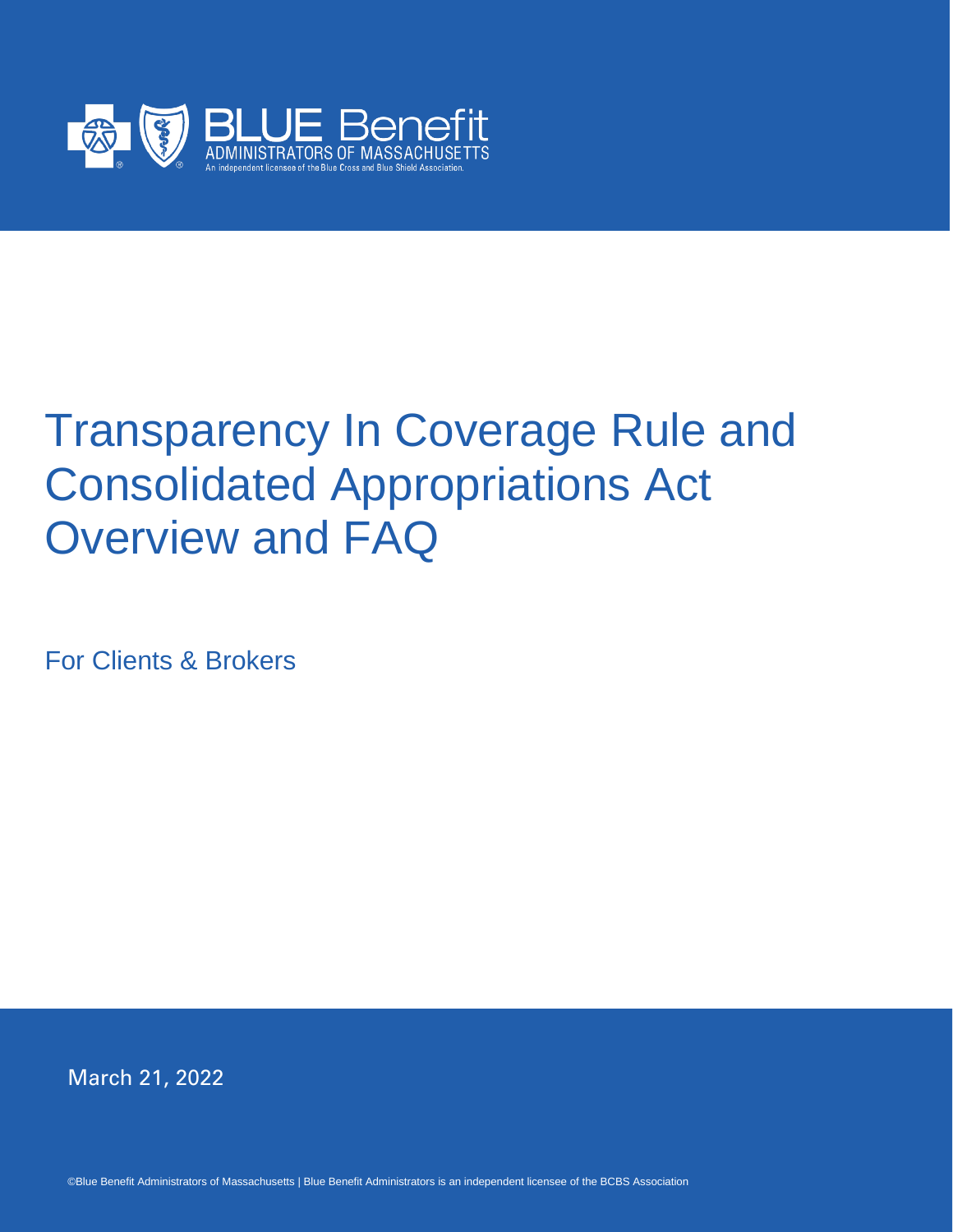## **Contents**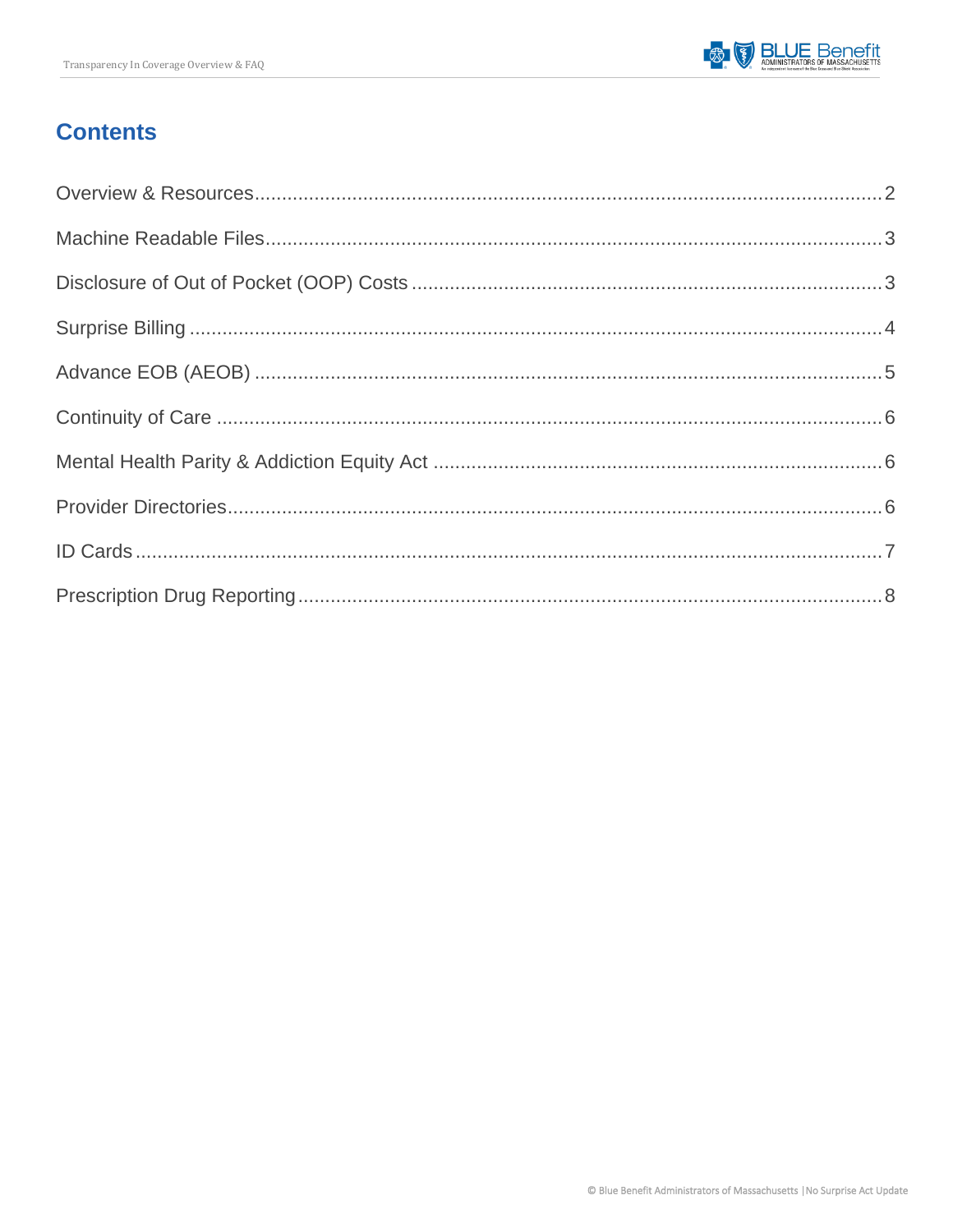## <span id="page-2-0"></span>**Overview & Resources**

The passage of the Consolidated Appropriations Act, 2021 (CAA) added many new compliance requirements for group health plans. In addition, the Departments of Health and Human Services, Labor and Treasury (the Departments) have issued regulations implementing the Transparency in Coverage Requirements (TCR) under the Patient Protection and Affordable Care Act (ACA) that also impact group health plans. The requirements of the No Surprises Act (NSA) under the CAA also began to take effect in January 2022.

Much of the new rules aims to increase the availability and transparency of health care price information to consumers to enhance market competition and lower health care prices. These changes follow the Hospital Price Transparency final rule, which required hospitals to make public a variety of pricing information and went into effect on January 1, 2021.

The two (2) core requirements are to:

1**. Disclose to the public [i] in-network provider negotiated rates**, [ii] historical out-of-network allowed amounts, and [iii] drug pricing information through three (3) separate machine-readable files (MRFs) posted on an internet website.

2. **Disclose cost-sharing information upon request to a participant**, beneficiary, or enrollee -including an estimate of the individual's cost-sharing liability for covered items or services via an online tool, and in paper or by telephone if requested.

The Rule adopts a three-year, phased-in approach for compliance with the Rule, which requires Plans and Issuers to provide:

- Public access to the in-network and out-of-network machine-readable files for plan (or policy) years that begin **on or after July 1, 2022**;
- Cost-sharing information to participants, beneficiaries, or enrollees for 500 specified items and services for plan (or policy) **years that begin on or after January 1, 2023**; and
- Cost-sharing information to participants, beneficiaries, or enrollees for all covered items and services for plan (or policy) **years that begin on or after January 1, 2024**

The following sections are meant to update our brokers, consultants and plan sponsors as to where BBA currently stands in relation to compliance with the pertinent provisions outlined within the various pieces of recent legislation.

#### **Resources**

[CMS Transparency in Coverage Fact Sheet](https://www.cms.gov/newsroom/fact-sheets/transparency-coverage-final-rule-fact-sheet-cms-9915-f)

[Tri-Agency FAQ](http://www.dol.gov/sites/dolgov/files/EBSA/about-ebsa/our-activities/resource-center/faqs/aca-part-49.pdf)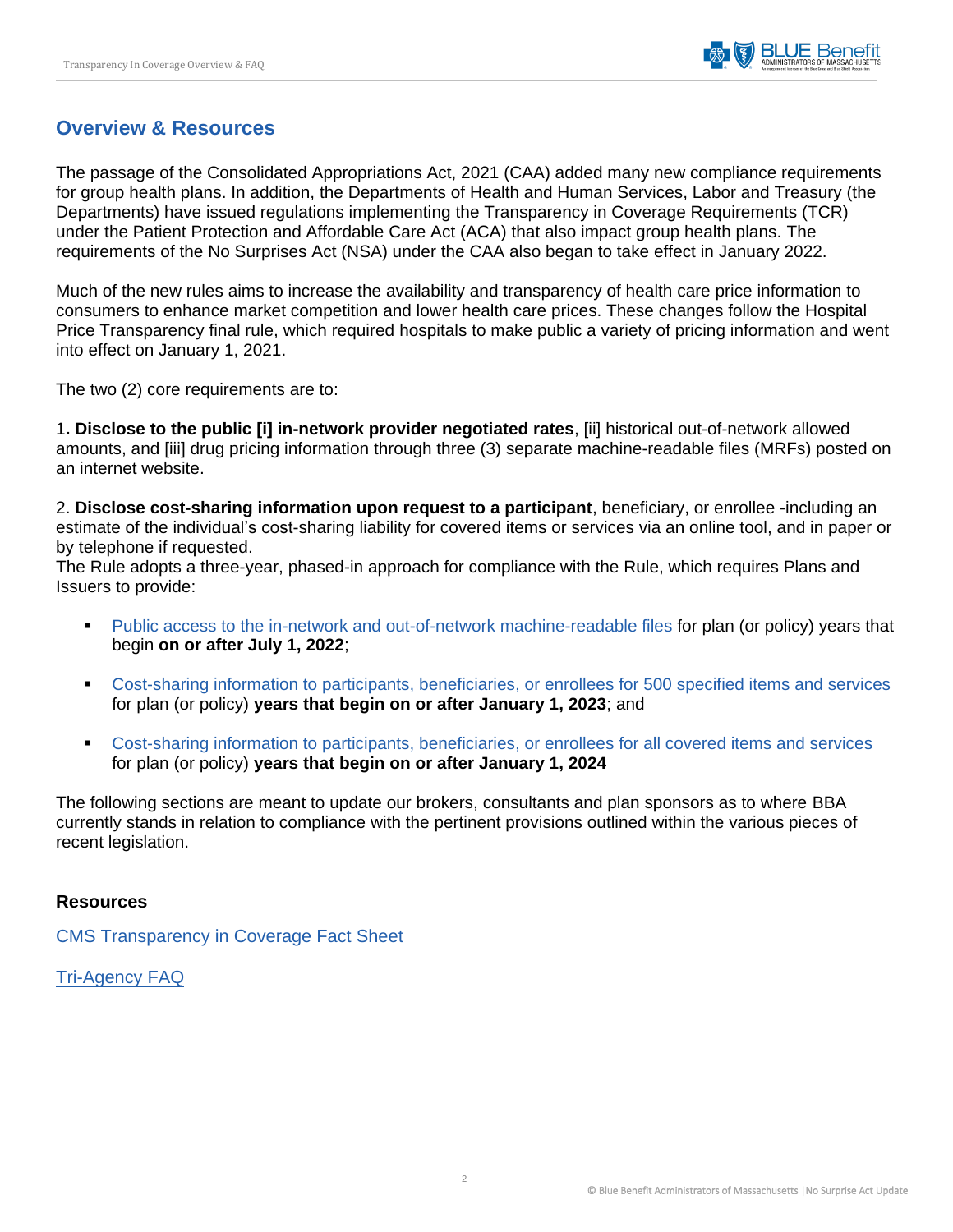## <span id="page-3-0"></span>**Machine Readable Files**

## **Requirements for July 1, 2022**

The final rule requires health plans to provide publicly two separate machine-readable files that include pricing information:

- 1. the IN negotiated rates with their providers; and
- 2. the historical payments to OON providers and their billed charges.

These files must be made accessible via a public website at no additional charge, cannot require a log-in or account, and be updated monthly. The files must, in part, also include plan option/coverage identifier information; billing codes to identify items and services for claims processing; and all applicable rates. Plans and issuers will display these data files in a standardized format and will provide monthly updates. The historical prices are for the 90-day time-period that begins 180 days prior to the file publication date.

## **Will BBA be prepared to be compliant with this requirement of the TCR?**

Yes. We intend to be compliant with these requirements of the rule. BBA will assist plan sponsors in making the two machine-readable files available (in-network rates for covered services or item covered by the plan, historical billed charges from out-of-network providers and the allowable amount of such charges considered by the plan). Links to the files will be posted on BBA's website and we are actively engaged with our parent organization (BCBSMA) in outlining the web page designs needed and coordinating how the in-network files will be made available prior to the July deadline.

A pharmacy machine readable file is no longer required at this time.

## <span id="page-3-1"></span>**Disclosure of Out of Pocket (OOP) Costs**

#### Effective January 2023 and January 2024

The Transparency in Coverage Rule (TCR) requires insurers and plans to provide consumers with personalized cost-sharing information for both medical and prescription drugs, including estimates of their out OOP costs by service via an on-line tool, or paper, if requested. The Tri-Agencies recently issued an FAQ that indicates they expect to fold the CAA Cost Tool requirement to support cost estimation via the phone upon request, into the TCR, as well.

The regulations on price comparison tools outlined in the CAA have been determined to be duplicative of those that are outlined under the Transparency in Coverage final rule. Therefore, the consumer tool requirements will begin in alignment with existing TCR language for price comparison tools for the HHS-determined 500 items/services, on and after January 1, 2023.

#### **What the is due date for consumers to have access to this information?**

- January 1, 2023: an initial list of 500 shoppable services as determined by the Departments for plan years that begin on or after January 1, 2023.
- January 1, 2024: the remainder of all items and services will be required for plans years that begin on or after January 1, 2024.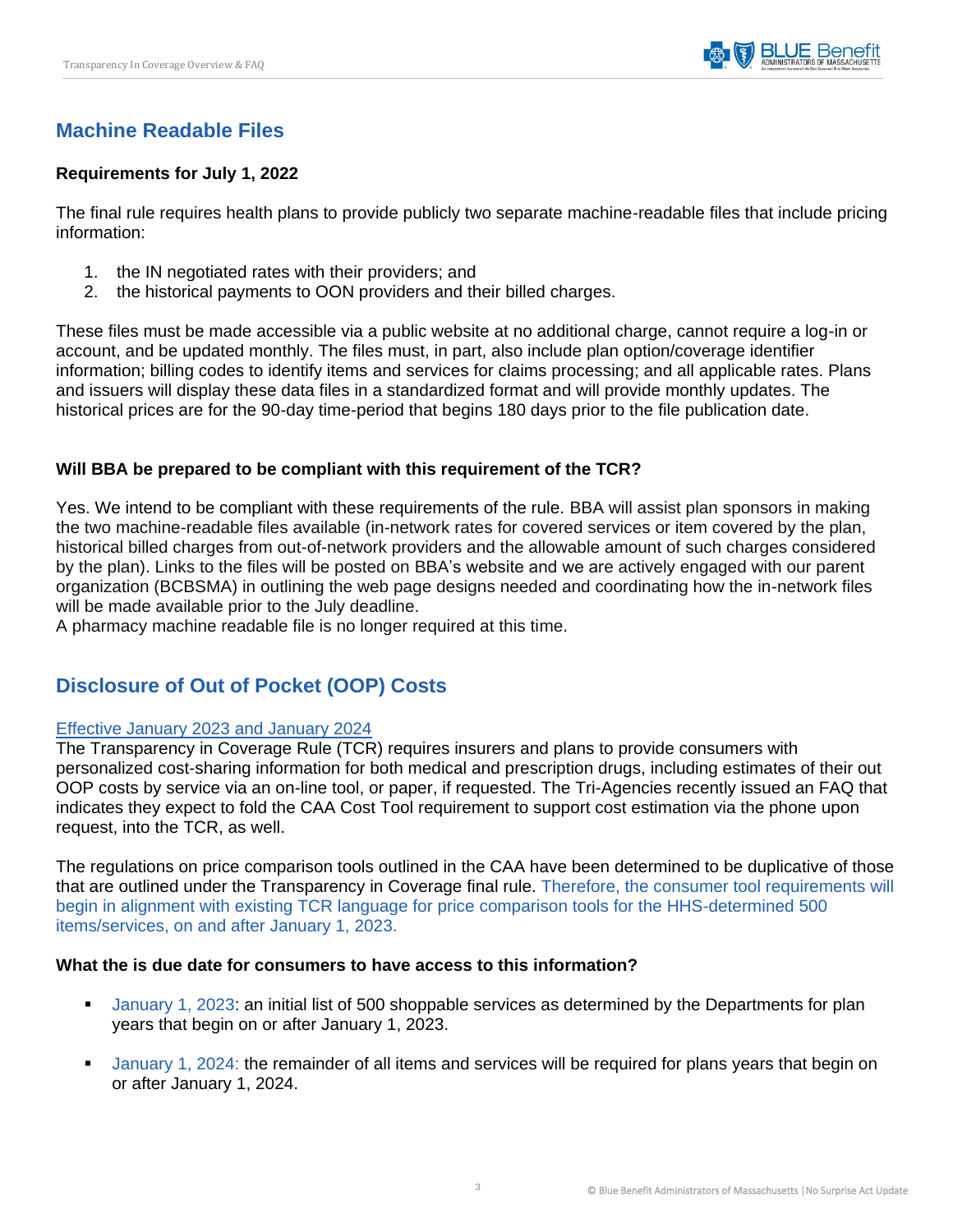

#### **Will BBA be prepared to be compliant with this requirement of the TCR?**

Yes. We are making good faith efforts in meeting all compliance requirements. We intend to be compliant with the requirements of the rule. We expect to be prepared to support the self-service tool requirements for covered services for self-funded accounts for both TCR and CAA as per the rules and future rulemaking.

#### **How will the cost comparison tool be made available to members?**

The Cost Comparison Tool will be made available through a SSO (Single Sign On) connection within our secure member portal to ChangeHealth Care's TrueView product.\* With this connection, an API (Application Programming Interface) connection will produce the real-time price comparison and cost sharing information. Our member services staff will also have access to produce cost estimates on behalf of our members via the phone and written procedures.

## <span id="page-4-0"></span>**Surprise Billing**

Title I of Division BB of the CAA (the No Surprises Act) within the CAA establishes new protections from surprise billing and excessive cost-sharing for consumers receiving certain medical health care items and services.

The No Surprises Act:

- Protects members from balance billing when receiving certain services under certain circumstances.
- Provides for patients to be responsible for only in-network cost-sharing amounts, and requires claims be applied to in-network cost-sharing, including deductibles and out-of-pocket maximums, in emergency and certain non-emergency situations.
- Also applies to air ambulance services (ground ambulance services excluded).

In addition to the prohibitions on surprise billing, the No Surprises Act requires providers and insurers to negotiate provider payments should either party not be satisfied with the proposed rate of payment.

If the insurer and the provider are unable to reach agreement, an Independent Dispute Resolution (IDR) process, also referred to as arbitration, will be deployed to determine the reimbursement amount.

This provision took effect for plans on or after January 1, 2022.

#### **Is BBA currently compliant with this TCR requirement?**

Yes. We are compliant and have updated our claims processing system accordingly.

- For those SPDs that BBA produces on behalf of clients, we have incorporated NSA-compliant language within full SPD restatements or SMM Amendments. For SPDs we do not produce, we encourage clients to seek outside legal assistance to ensure appropriate NSA-compliant language is incorporated.
- We have completed the implementation of our BBA QPA (Qualifying Payment Amount), which we have begun to apply to surprise billing services to determine the member cost sharing amount and the initial payment to a provider.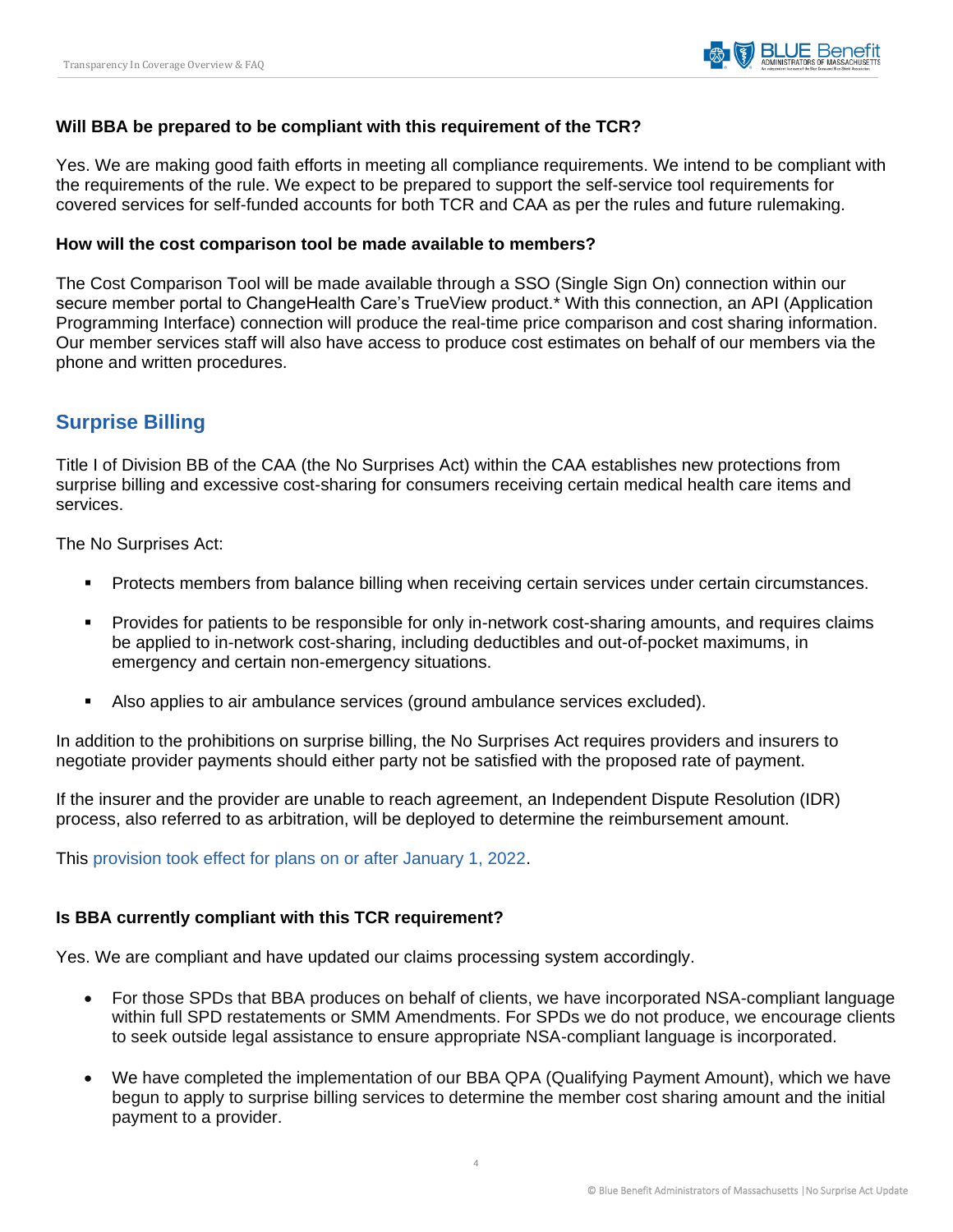- The Surprise Billing Notice explains to members their rights regarding surprise balance billing. These notices will be mailed along with member EOBs for NSA-protected claims. The notice will also be posted on BBA's public website.
- On January 1, 2022, the Federal Independent Dispute Resolution (IDR) Process Guidance for Certified IDR Entities became available. The document includes information on how the parties to a payment dispute may initiate the process and how to request an extension of certain time periods for extenuating circumstances. It also addresses the requirements that certified IDR entities must follow in making a payment determination and the process for revocation of IDR certification.

*Please note that any fees associated with the IDR process and charged by the certified IDR entities will be directly charged back to clients. We will continue to share additional information on how this process will work and how the fees will be assessed once we have more information and encounter such circumstances. BBA will facilitate the IDR process and the external appeal process for surprise billing protected claims.*

## <span id="page-5-0"></span>**Advance EOB (AEOB)**

The CAA requires providers and facilities to verify what type of coverage the patient is enrolled in and provide notification of a good faith estimate to the payer (if the patient is enrolled in a plan or insurance coverage and intends to use the coverage) three days in advance of a scheduled service.

The AEOB will be triggered by the notification from the provider and/or facility or upon request of the patient of authorized representative. Individual and group health plans will be required to provide an advance EOB for scheduled services at least three days in advance of a service. If the service is scheduled within three days of the request, the AEOB must be provided to the member within one business day and if the service is scheduled within 10 days of the request, the AEOB must be provided within three business days.

Advanced EOBs are to be delivered to members either electronically or via postal mail, as requested by the member and include service details received from the provider(s); the providers network status; negotiated rate information and actual plan liability for the service; and amu relevant disclaimer information on medical management requirements that apply to service.

## **Will BBA be prepared to be compliant with this requirement of the TCR?**

Given the concerns from stakeholders regarding the ability to build good faith estimates as noted above, the Departments now acknowledge that AEOB compliance was not possible by 1/1/22.

The Departments intend to develop a new notice and rulemaking process to implement this provision; until that time, Departments will defer enforcement of AEOBs. Consistent with other carriers, BBA is awaiting further direction and clarification from the Departments on specifics of this provision.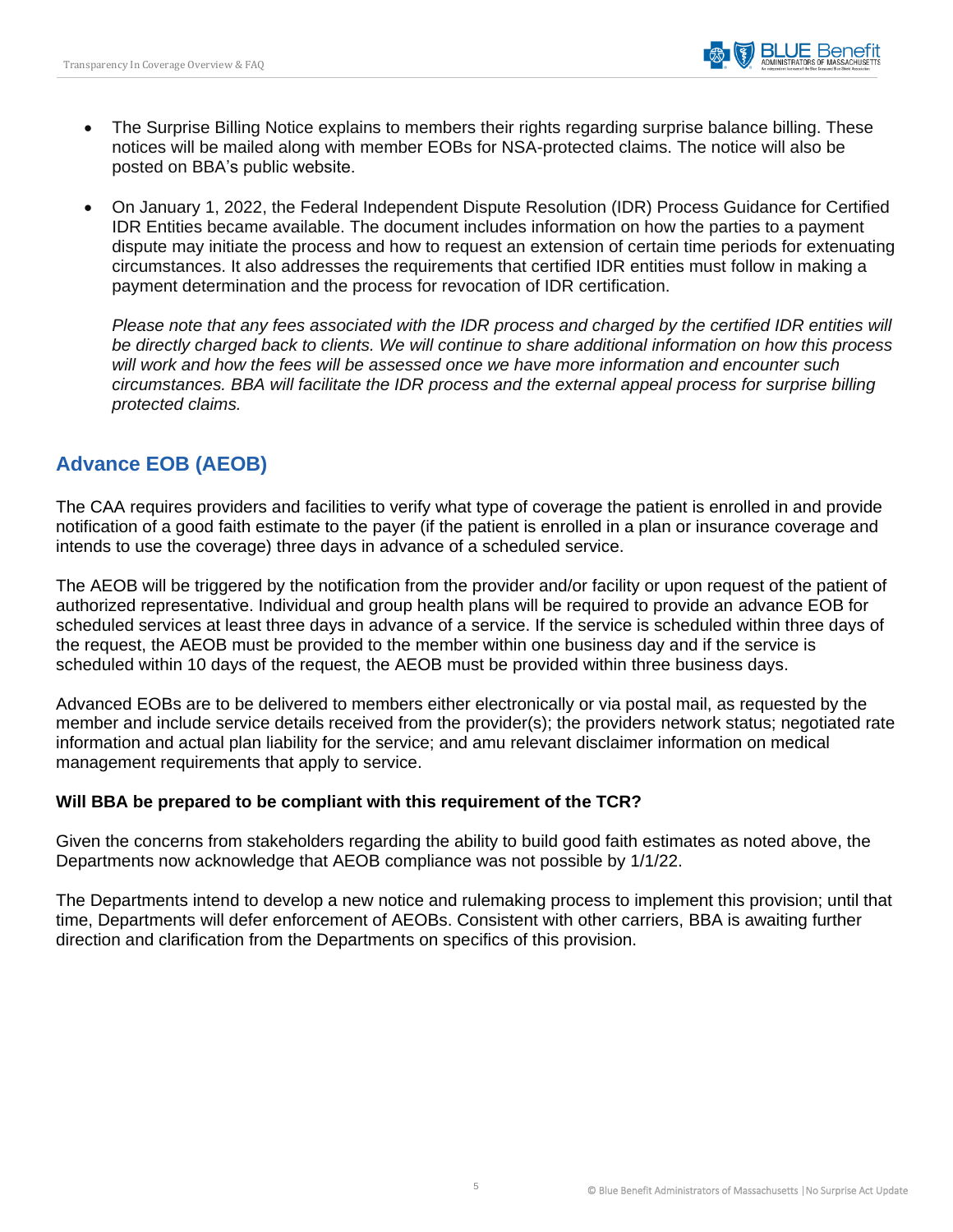## <span id="page-6-0"></span>**Continuity of Care**

The new protections for defined patients during a course of medical care are effective for the first plan year beginning on or after January 1, 2022. The Act determines timely notification to a member if a health provider is removed from a plan's network following termination of the network contract between the plan and provider.

When this occurs, the plan or insurer must notify members who are receiving care from the provider that:

- The provider is no longer part of the plan's network.
- **•** The participant has the right to continue receiving transitional care from the provider.
- The plan must cover the transitional care provided by that former plan network provider at the innetwork coverage level during the transitional care period.

Plans are required to give the participant the opportunity to request a transitional care period. The period must extend for the remaining time that the participant is a patient at a continuing care facility or for up to 90 days after the plan participant(s) receives notification from the plan that the provider is no longer in their network.

## **Will BBA be prepared to be compliant with this requirement of the TCR?**

We are ready to timely furnish notice to those enrollees receiving ongoing care from a provider/facility leaving the plan network. Such notices will be furnished to those individuals (known as continuing care patients) receiving treatment for serious or complex health conditions, institutional or inpatient care, nonelective surgery, pregnancy, and care for terminal illness.

## <span id="page-6-1"></span>**Mental Health Parity & Addiction Equity Act**

Health plans may now be audited to ensure mental health benefits are comparative to medical/surgical benefits. In response to this, clients must be prepared for federal audits based on the [DOL self-service tool.](https://www.dol.gov/agencies/ebsa/laws-and-regulations/laws/mental-health-and-substance-use-disorder-parity) **This provisions took effect on 02/10/2021.**

#### **Is BBA be prepared to be compliant with this requirement of the TCR?**

Yes. Though we have built an in-house analysis (which has proven to be adequate for several DOL audit performed over the last few months), we are unable to adequately test at the plan level and recommend a true NQTL analysis which is available at a cost through our trusted partners (MZQ\*\* via our relationship with The PHIA Group\*\*\*). A quote for the analysis can be requested through your Account Manager.

## <span id="page-6-2"></span>**Provider Directories**

Provider Directories provision requires group health plans and issuers offering group and individual health plans to establish a verification process to confirm directory information at least every 90 days.

The requirements below are from the CAA legislative text, and it is assumed further clarification, detail and date confirmation for compliance will be detailed in the regulatory text sometime this year. We are working to mitigate, and plan based on limited current information, and may need to adjust our roadmap based on further specifics. We will continue to update our clients as we receive more details.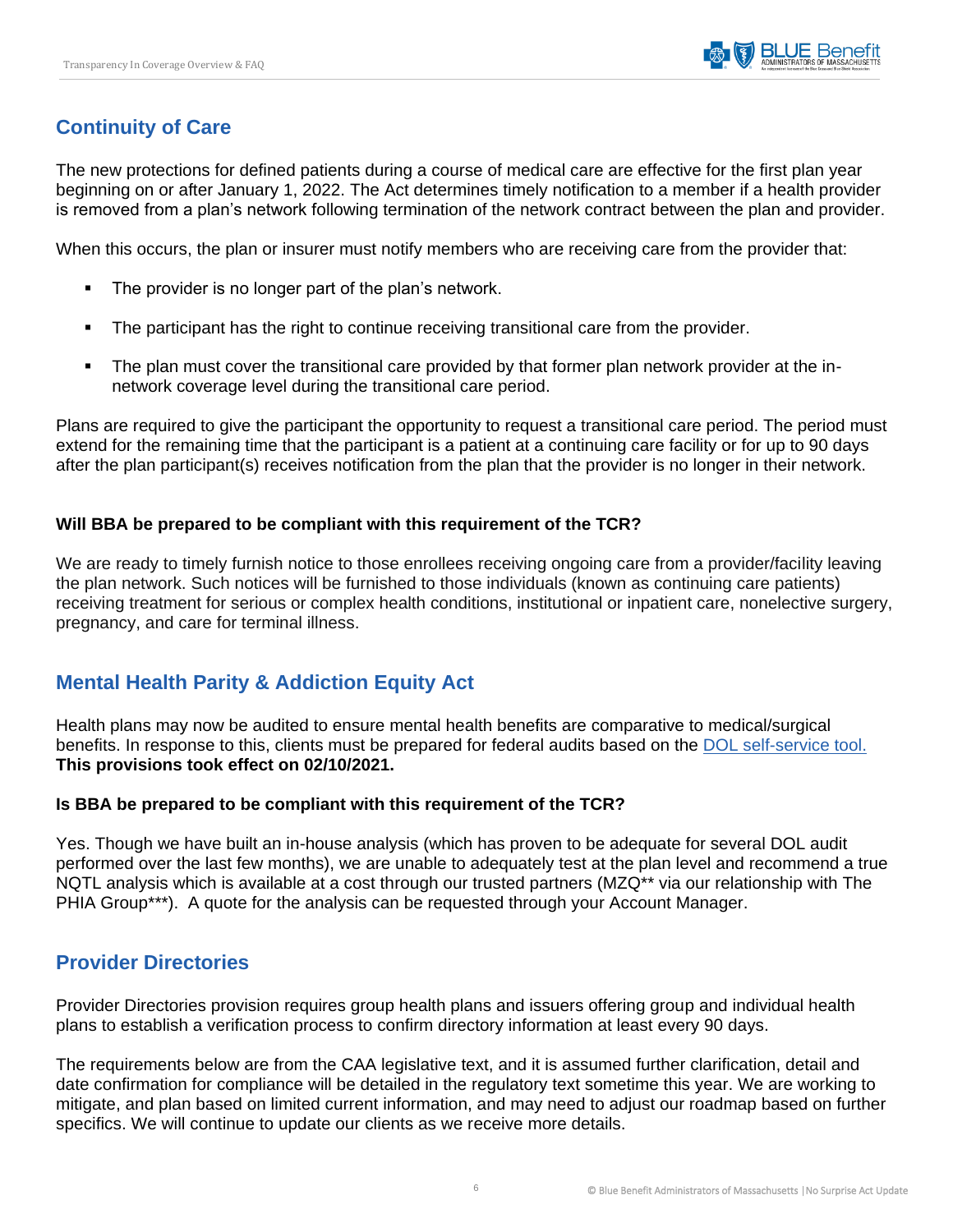Until further rulemaking is issued, plans and issuers are expected to implement provider directory provisions using a "good faith compliance" approach. Pending any future implementing rulemaking, the Departments clarify that "good faith compliance" requires plans and issuers to impose in-network cost-sharing where a participant receives items or services from a nonparticipating provider and the participant was provided inaccurate information by the plan or issuer through a provider directory or other response protocol.

- Requires plans to establish a response protocol to respond to member network questions within one business day and retain communications for at least two years.
- If a member provides documentation that they received incorrect information, the patient will only be responsible for in-network cost-sharing.
- Requires providers to update directory information and provide refunds to enrollees (in certain circumstances).
- Requires update of directory information within 2 business days of plan or issuer receiving from a provider or facility information.
- The data elements that must be updated in directory information are defined by the CAA:

*\*For purposes of this subsection, the term 'provider directory information' includes, with respect to a group health plan and a health insurance issuer offering group health insurance coverage, the name, address, specialty, telephone number, and digital contact information of each health care provider or health care facility with which such plan or such issuer has a contractual relationship for furnishing items and services under such plan or such coverage.*

## **Will BBA be prepared to be compliant with this requirement of the TCR?**

Yes. BBA utilizes the BlueCross BlueShield National Doctor and Hospital Finder which is compliant with the rule's provider directory requirements and verification process. The information in this directory comes from the various BlueCross Blue Shield Plan networks from around the country.

Several communications have been sent to the networks, to ensure that they are aware of and continue to comply with directory requirements.

## <span id="page-7-0"></span>**ID Cards**

Effective 1/1/2022, plans must include in clear writing on any physical or electronic identification cards that are issued to members or enrollees in the plan or coverage:

- any deductible applicable to the plan
- any maximum out of pocket limits applicable to the plan
- telephone number
- internet website address where an individual can seek consumer/member assistance